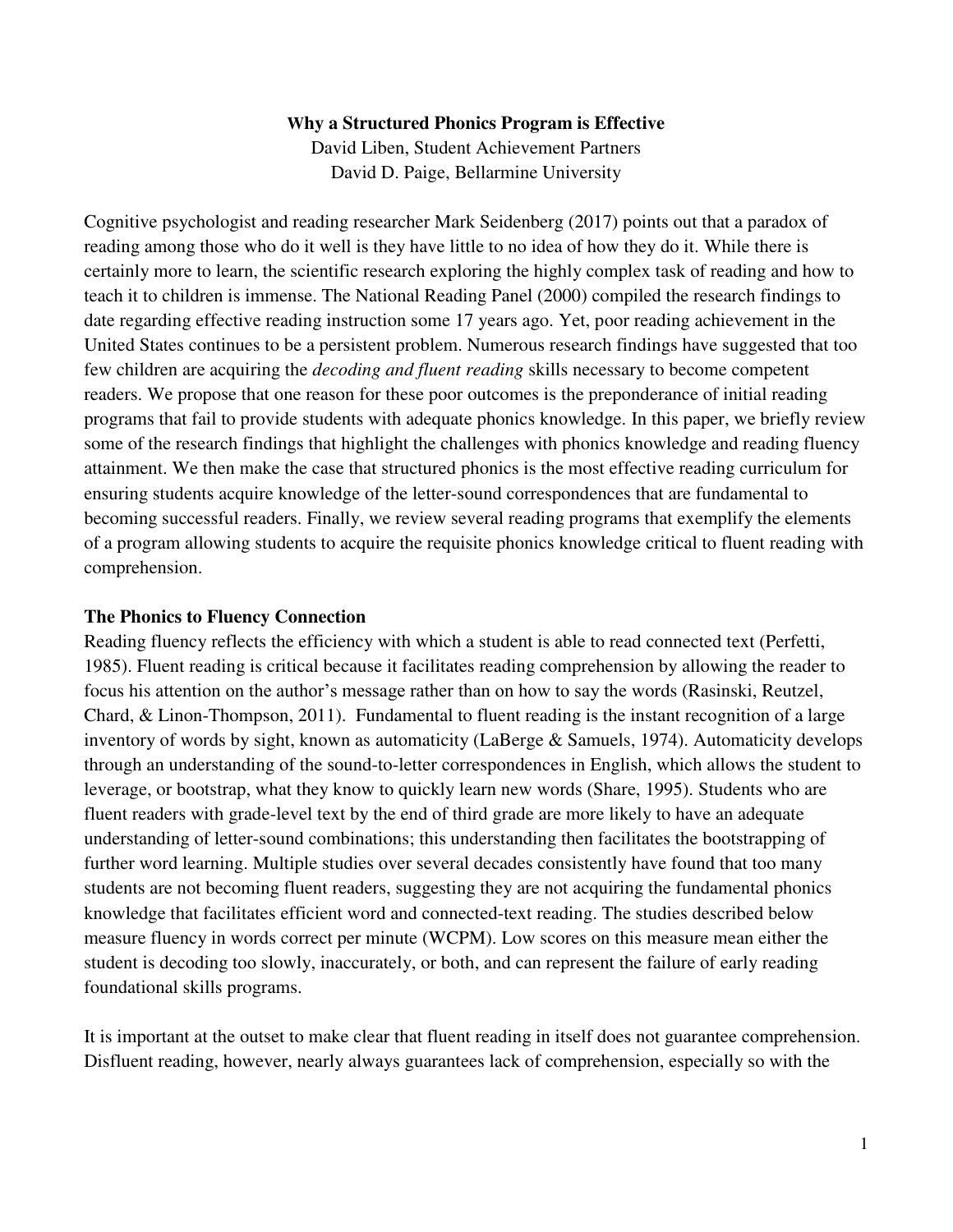more complex text called for by the Common Core State Standards. Thus, an effective foundational skills program is necessary but not sufficient for reading success.

### **Evidence Suggesting Poor Phonics Knowledge**

The National Assessment of Educational Progress (NAEP) provides a longitudinal record of reading achievement in the United States. Lee (2010) analyzed NAEP by comparing longitudinal data from cohorts of elementary, middle, and secondary readers from the 1970's to similar cohorts in the 1990's and early-2000's. Lee's analysis revealed that fourth-grade readers from early-2000's were merely 3 months ahead of their 1990s cohort, a discouraging finding given the multiple billions of dollars spent on early reading education during the intervening years. Lee also found that middle school students in the early-2000's had made no progress compared to middle school students from the mid-1990's, while secondary students were *12 months* behind their counterparts from the mid-1990's.

Pinnell et al. (1995) and Daane et al. (2005) analyzed the reading fluency of a random sample of fourthgrade students drawn from those taking the NAEP. Using a 4-part rubric to evaluate the quality of oral reading, both studies found that up to 40% of those assessed lacked adequate oral reading fluency. It is possible that the problem actually may be *more severe than reported*.

Paige & Smith (2016) found that the 4-part rubric used by the authors to evaluate oral reading may not account for important shortcomings in reading fluency. Schatschneider et al. (2004) assessed third-, seventh-, and tenth-grade students taking the Florida FCAT assessment and found disfluent reading in 36% and 32% of third- and seventh grade readers, respectively. Of the tenth-grade students assessed, an alarming 71% were disfluent readers. Paige (2011), studying 227 Tennessee middle school students, found reading fluency attainment ranging between the  $17<sup>th</sup>$  and  $32<sup>nd</sup>$  percentiles on a standardized test.

Rasinski and Padak (2005) found that, of ninth-grade students attending a mid-western high school, some 61% exhibited fluent reading at the 25<sup>th</sup> percentile for *eighth-grade* norms. Paige and Magpuri-Lavell (2011) also studied ninth-grade students attending an urban high school and found average fluency attainment to be at the  $16<sup>th</sup>$  percentile, again on 8th-grade norms. In a study of 4,439 students attending second through ninth-grade in an east coast district, Paige (2016a) found that approximately 30% to 40% of students displayed less-than-adequate reading fluency. In a study conducted in a high-SES district in a southern state, Paige (2013) found that 30% of the 274 randomly assessed elementary students exhibited less-than-fluent reading. Further, as students progressed across first, second, and third grade, their knowledge of phonics, which began at the  $65<sup>th</sup>$  percentile at the beginning of first grade, decreased to the 42nd percentile by the end of third grade.

In a study of 4,860 first-, second-, and third-grade students attending a large urban district, Paige (2016b) found that phonics knowledge measured at the  $27<sup>th</sup>$ ,  $39<sup>th</sup>$ , and  $21<sup>st</sup>$  percentiles respectively. With such low levels of phonics knowledge demonstrated in third grade, students will likely experience continued difficulty decoding the large number of new words encountered as they progress through school. Commensurate with the demonstrated levels of phonics knowledge, attainment in oral reading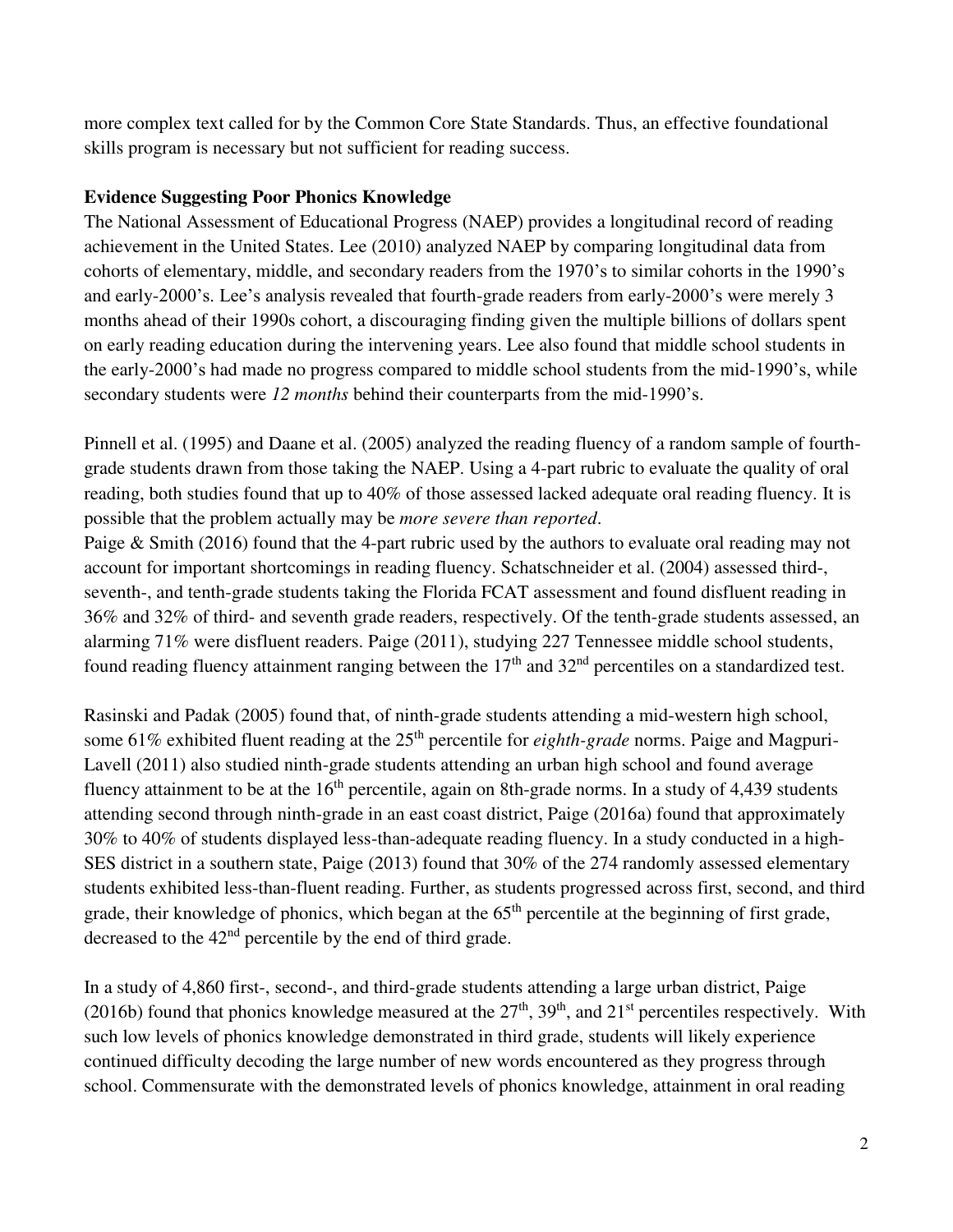fluency for this same group (as measured by WCPM) was 11, 21, and 28 for first, second, and third graders, respectively. These attainment levels rank between the  $15<sup>th</sup>$  and  $25<sup>th</sup>$  percentiles on the Hasbrouck and Tindal (2006) norms. Finally, another large urban district reported to the authors that 23% of third graders, 13% of fourth graders, and 8% of fifth graders were classified as *beginning* readers (D. Liben, personal communication, March 2016).

Figure 1 (below) represents approximately 10,000 students across the reviewed studies that took place in five different states.



Of all students represented in the graph, fully 40% are disfluent readers. We suggest two conclusions from this analysis of data: 1) the phonics instruction taking place in the classroom is most likely not providing the necessary knowledge that students need to become successful readers; 2) this translates into poor reading fluency, which numerous studies have shown is linked to reading comprehension (Fuchs, Fuchs, Hosp, & Jenkins, 2001; Pinnell et al., 1995; Schatschneider et al., 2004) and academic achievement (Paige, 2011).

Figure 2 (below) represents perhaps the most compelling data suggesting students are receiving inadequate phonics instruction. The Developmental Spelling Assessment (DSA) is a screening inventory consisting of 20 increasingly difficult words that are dictated aloud to students who then write them on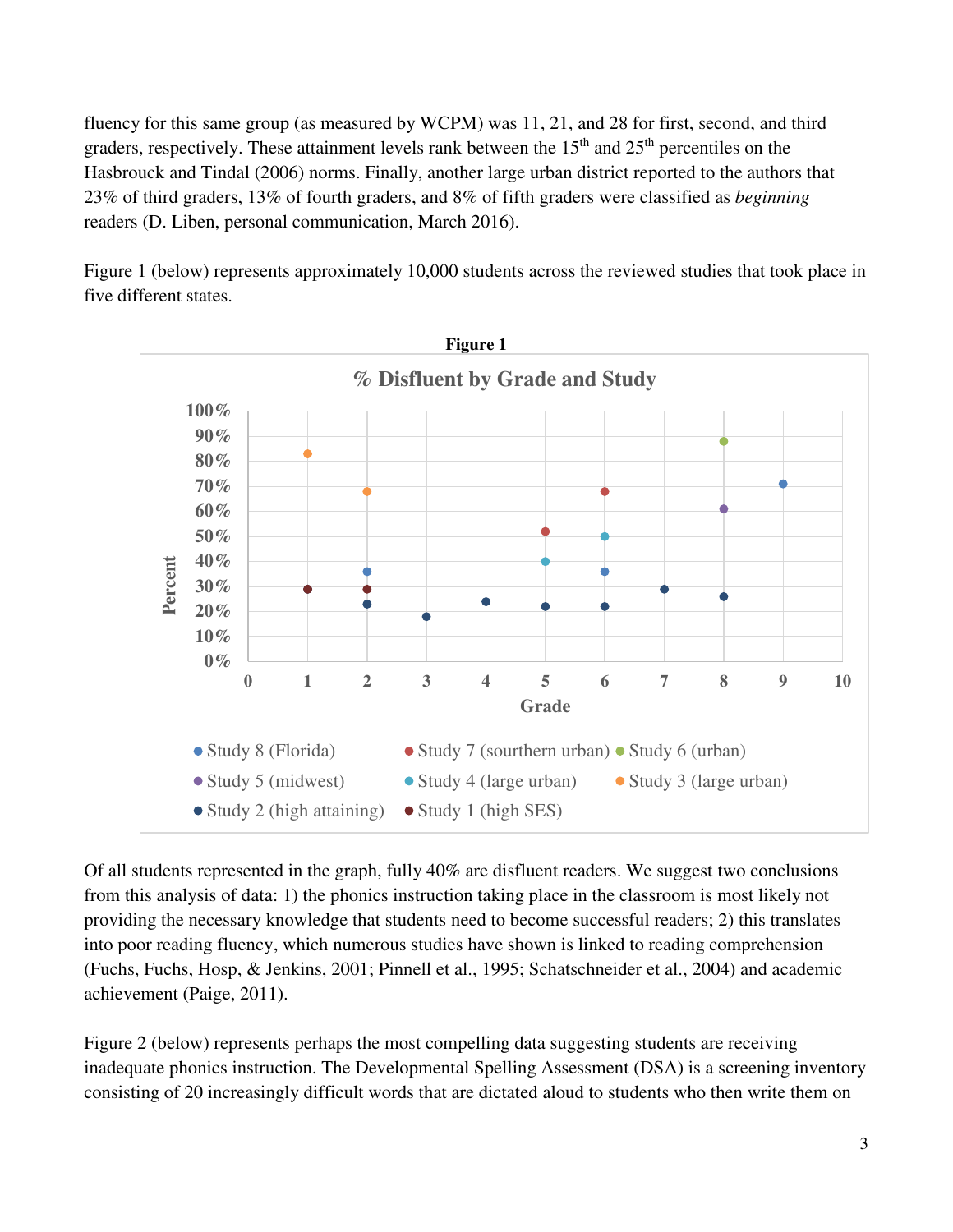paper (Ganske, 2012). The assessment is designed to determine the student's stage of phonics development. The first stage, Letter Naming, consists of words containing 1) initial and final consonants (*e.g*, m, t, d, f, z), 2) initial consonant blends and digraphs (*e.g*., s, h, th, st, br), 3) short vowels (*e.g*., ack, ick, ock, ang, ing), 4) affricates (*e.g*., dr, tr, ch), and 5) final consonant blends and diagraphs (*e.g*., ck, ch, sh, st). The second stage, Within Word, includes 1) VCe pattern, 2) r-controlled patterns, 3) other common long vowels not covered in the letter naming stage (*e.g*., ai, ay, ee, ea, oa, us, igh), 4) complex consonant patterns (*e.g.* scr, thr, tch, ck, kn, and dge, and qu), and 5) abstract vowel patterns that are neither long nor short nor r-controlled (*e.g*., pout, cow, few, boil, and toy). The DSA has been found to correctly predict a student's stage of development in excess of 90% of the time while test-retest correlations range from .97 to .98 (Ganske, 1999). In other words, this is an excellent assessment built on a long line of research.



**Figure 2**  *DSA Scores by Grade (n = 1,756 (1st), 1,581 (2nd), 1,523 (3rd)* 

DSA scoring awards 1 point for each correctly spelled word. A score of 5 suggests that students are emerging from the letter naming stage while a score of 10 suggests competence with both the letter naming and within word stages. At a minimum, children at the end of third grade should score beyond the letter naming stage (i.e., with a score of 5+) and they ideally should be emerging from the within word stage (i.e., with a score of 9 or 10).

A total of 4,860 students in a large urban district attending first  $(n = 1,756)$ , second  $(n = 1,581)$ , and third grade  $(n = 1,523)$  were tested in the spring using the DSA. Figure 2 shows that the mean attainment score for all students was 1.9, with first graders scoring 1.3; second graders scoring 2.1, and third graders scoring 2.3. Statistical tests revealed that while second graders out-performed first graders (*p* <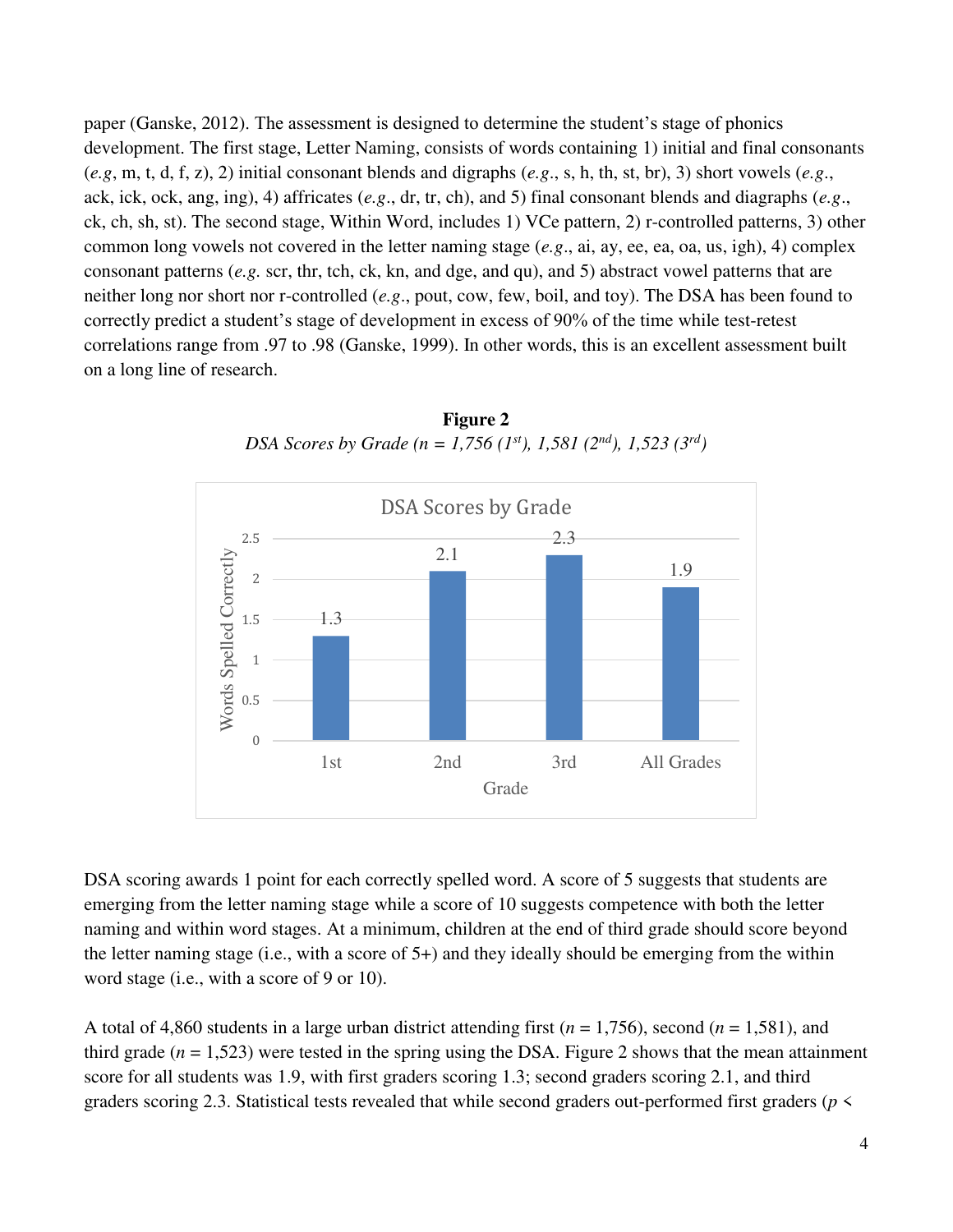.001), third-grade students did not outperform second-grade students in a statistically significant way (*p*  $= .259$ ).

These data are alarming on two fronts. First, students are achieving significantly below what is considered acceptable progress in phonics knowledge as evidenced by scores at the end of third grade that strongly suggesting inadequate phonics knowledge. Secondly, phonics knowledge appears to fossilize after the second grade as no further progress was found between second and third grade. This fossilization of phonics development may be explained by teachers reaching their limit of understanding of how to provide instruction that develops deeper phonics knowledge in their students; it could also be attributed to heavy emphasis on comprehension strategy instruction in the third grade, as well as on test preparation that begins in late winter of the third grade.

From the data presented here, we suggest that part of the observed fluency problem results from a lessthan-adequate grounding in phonics. As such, we propose that a structured phonics program provides the best chance for students to learn the letter-sound correspondences that undergird appropriate reading fluency.

### **Structured Phonics**

 $\overline{a}$ 

Structured phonics programs have long been shown to be highly effective in teaching the foundational skills necessary (though not sufficient) for reading comprehension<sup>1</sup> so let's start by clarifying what exactly a structured phonics program entails. Such a program directly teaches the spelling/sound patterns of English in a clear sequence (e.g., beginning with consonant sounds them moving to short vowel sounds, long vowel sounds, consonant blends).

There are many structured phonics programs and the sequence is much the same in all. Students are taught each of the spelling/sound patterns in the sequence and then given an opportunity to apply the sequences as they read and spell words both in and out of context. In other words, students read the words in connected texts and also engage in a variety of activities (such as games, puzzles, and flashcards) outside of the texts they read. Research has shown the need for both of these approaches (Landi et al, 2006).

In most of these programs, the words in the texts are restricted to the spelling/sound patterns that have been taught. For example, if short vowel sounds have been taught but long vowel sounds have not been taught, then only short vowel sounds would appear in the texts students read. Similarly, if specific consonant blends (e.g., bl, cr, tr) have been taught, these would appear in the texts, whereas blends that have not yet been taught would not appear. These texts are often called "phonetically controlled readers" or "decodables" because the majority of the words forming the text conform to the letter-sound or phonetic patterns that have been taught up to that point in the program. Phonetic or letter-sound patterns not yet taught do not appear, or appear far less often, hence the term "phonetically controlled."

<sup>&</sup>lt;sup>1</sup> See, for example, https://www.nichd.nih.gov/research/supported/Pages/nrp.aspx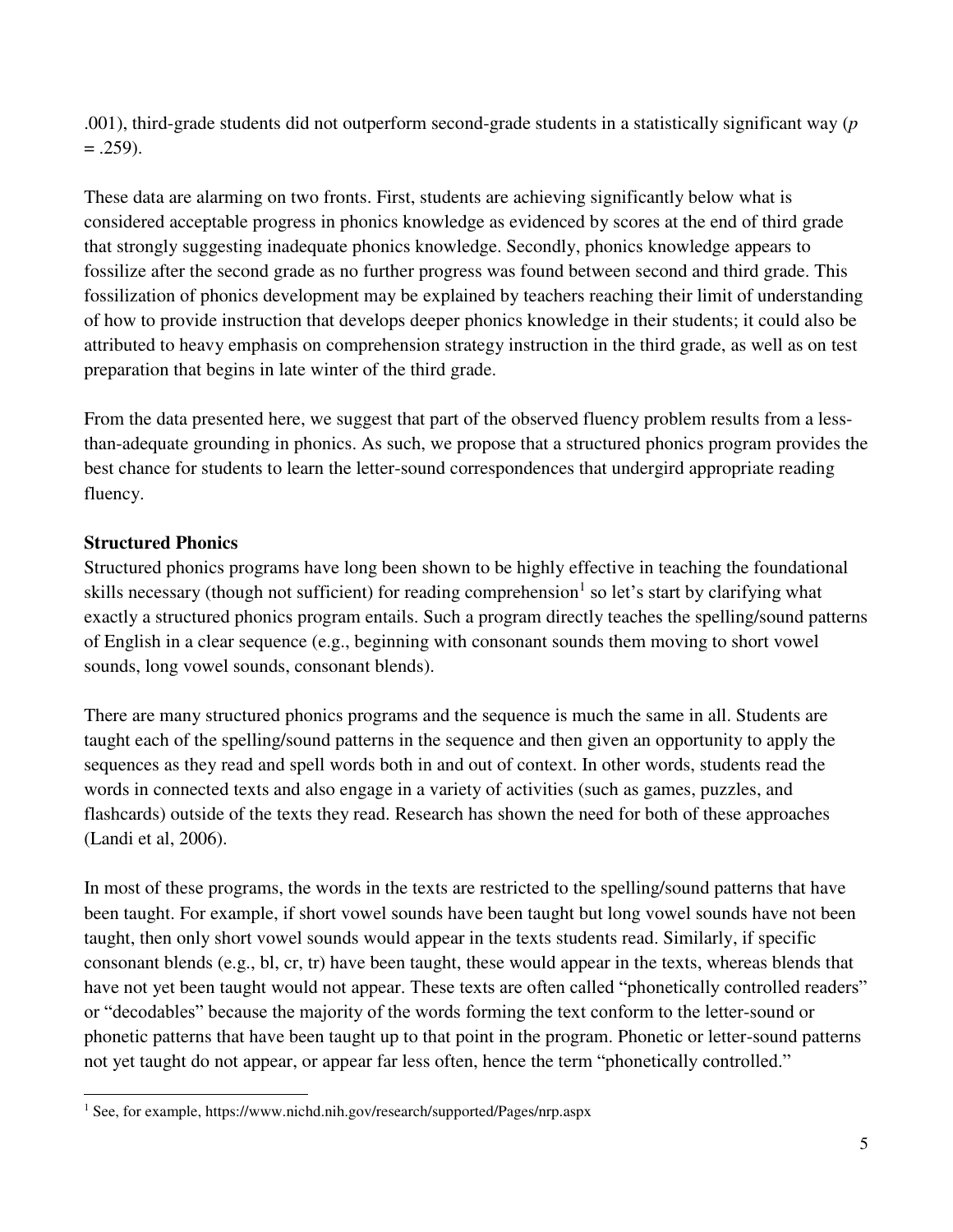In contrast, programs that do not use phonetically controlled readers might use texts that are controlled essentially by every *other* feature of the text: repetition, context, illustrations, shorter sentences, shorter paragraphs, and larger font. Such texts are usually called "leveled readers" or "leveled texts" (since they are placed into complexity levels by this array of text features) or "predictable texts" (since the array of supports makes what happens very predictable and students use this to help read the words). Typically, guided reading programs use these types of texts.

Another essential feature of structured phonics programs is that they ensure that beginners acquire the foundational skills necessary to move into reading. These programs make sure that children learn both letters and how to segment words into their smallest sounds (phonemes). Learning letters and segmenting words are important contributors in helping children learn to read words during kindergarten and first grade and are the best predictors of reading success (Bryant, Bradley, McLean, & Corssland, 1989). Letter knowledge and sound awareness enable children to interpret letters as representing the separate sounds in individual words and as a result, to remember how to read and spell the words (Adams, 1990).<sup>2</sup> Structured phonics programs usually include the concept of "phonemic awareness," the idea that a word is made up of a series of sounds. Such programs often begin with teaching rhymes followed by letter sounds and parts of words such as syllables. Learning that a word is made up of separate sounds helps set the stage for learning spelling/sound patterns of the language and how they combine to make words. Phonemic awareness is most often taught through games (Adams, 1998) and some programs that are not structured phonics do this as well.

Below, we focus on five issues surrounding structured phonics programs: 1) the types of texts used in structured phonics programs compared to other programs, 2) why a structured phonics approach works so well (hence the overwhelming research), 3) some potential pitfalls in using these programs, 4) how these pitfalls can be avoided, and 5) different approaches that some structured phonics programs have adopted to compensate for these problems..

**Texts in Structured Phonics Programs Compared to Texts in Other Foundational Skills Programs** When contrasting the texts students read in structured phonics programs with the texts used in other programs, the key differences are the nature of the text and the different processes students would use to read that text. As noted earlier, leveled readers depend on context, pictures, short sentences, clear patterns, and repetition. They include texts that sometimes are referred to as "predictable texts."

Take, for example, a sample from a Level C text according to Fountas and Pinnell's leveling system. Level C books have a range of possible features, including "more than one sentence pattern repeated in

<sup>&</sup>lt;sup>2</sup> Sound awareness is a necessary prerequisite to segmenting words. It is not possible to break up or segment "nest" into four sounds unless there is awareness in general that a word is made up of a sequence of sounds and the sounds themselves do not provide the meaning. The sound that "n" makes has nothing to do with the meaning of "nest"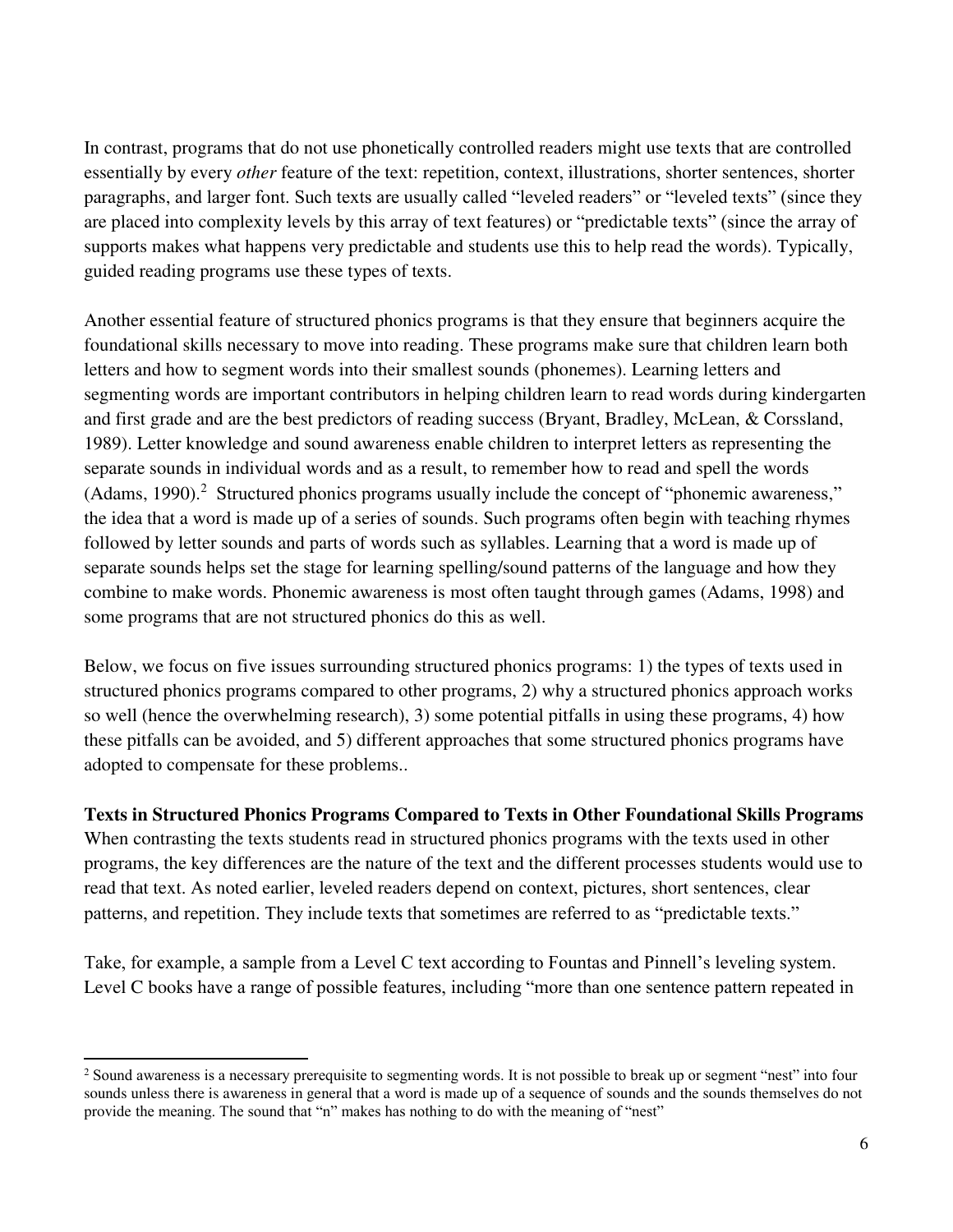the same book" and "a few words that are new to children but easy to understand in context" (Fountas  $\&$ Pinnell, 2017, p.422).

"Things move in many ways. The top goes around and around." [With accompanying picture of a top and arrows indicating movement.]

"The yo-yo goes down and up." [With accompanying picture of a yo-yo and arrows indicating movement.]

"The people go in and out." [With accompanying picture of people entering or exiting a train, and arrows indicating movement.](Reading A-Z)

These sentences are examples of those found in a mid-to-late kindergarten reader (also known as a leveled reader). Students often read these texts in guided reading after a text introduction with their teacher. The introduction may expose them to words and pictures with which they are not yet familiar, as well as to the syntax or unusual sentence structure of any relevant text. After guided reading, they reread independently or in pairs. Unlike with a text that is controlled for spelling/sound patterns, however, students in this scenario can simply memorize the words and sentences because of the text introduction, or predict because of the pictures and the context. Words like "people," "around," and "things" will not match the scope and sequence of a traditional phonics program for this grade, so students will not be decoding the words. In other words, students can use the pictures, the context, the patterns, or any combination of these to read the words in the text. They do not *have* to focus on the spelling/sound patterns of each or most of the words. This does not mean that teachers cannot call attention to spelling/sound patterns within these words, but that most leveled reading programs do not call for this and it is not essential to reading the text.

This type of approach works well for something called "Concepts of Print"-- the idea that words and sentences are read from left to right; books are read from left to right, and books have titles and pictures. These concepts help support the idea that text and pictures match and that one can problem-solve for an unknown word by using a combination of the sounds and picture cues. However, as texts become more complex (even in these early grades), it becomes progressively more difficult for students to read the words by using this combination of contextual clues. Consider what happens in a slightly higher leveled text when the unknown word is "write" or "teach" and the picture does not show a concrete clue! While it is important to note that students still should be taught to employ context when they read an unfamiliar word, context is an important back-up and should not be the primary process used to read words or to learn to decode words.

Leveled readers for pre-primer or emergent young readers are highly controlled texts, something that is not generally acknowledged or considered. In fact, "controlled text" is a label usually reserved for decodable books, but leveled readers are controlled by repetition, font size, sentence size, sentence patterning, and use of illustrations, predictability and context. Ironically, they are controlled by every feature of text *except* spelling/sound patterns.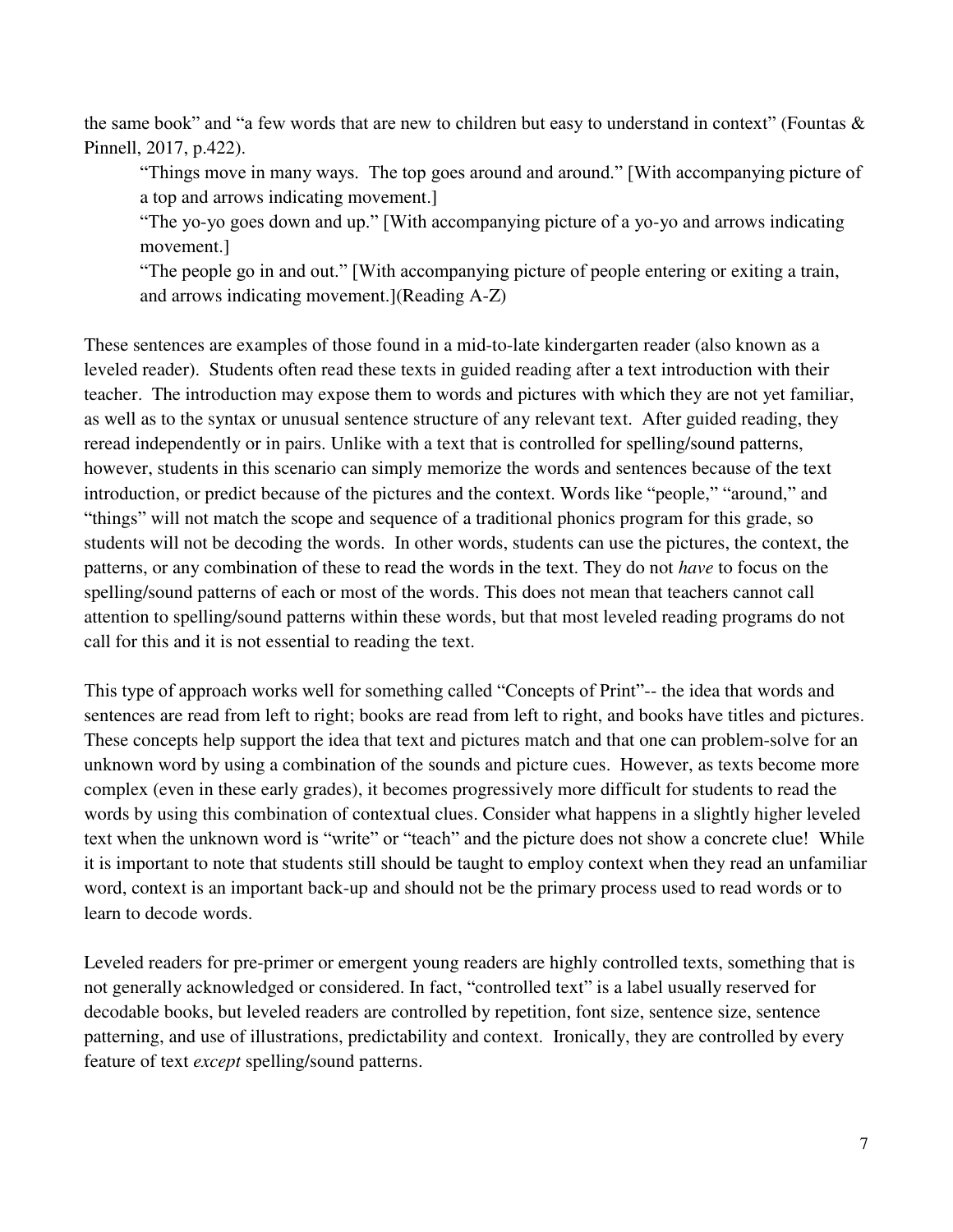By contrast, a phonetically controlled or "decodable" reader would have less repetition, fewer pictures, and be less predictable, since the intent is to ask children to attend carefully to the phonetic patterns they have been learning. Consider the example below (from CKLA Kindergarten Unit 7 Reader<sup>3</sup>, which students, when progressing at grade level, would see at roughly the same time of the year as the example above):

" Pat and Ted had lun**ch** with Meg's tots. Max got ha**sh** on his chin. Wes got ha**sh** on his bib. Tim's milk is on Tom."

This phonetically controlled text requires the student to focus exclusively on the spelling/sound patterns of the words, words made from the spelling/sound patterns that had been taught. Limited pictures are provided, so students must focus first on decoding as their primary word-solving strategy. In this case, the vowel sounds are all short vowels and the consonant blends *sh* and *ch* are bolded to draw attention to this new skill in context. The other words are names familiar to students from past readers, as well as high frequency words previously taught by the program (sometimes called Dolch Words, named after the creator of a list of these types of words). These words are taught as whole words that students commit to memory usually without focusing on the letter-sound pattern. (High frequency words often are also called "sight words," "snap words," "irregular words," "tricky words"--different programs use different labels.)

In sum, the major difference between teaching children to learn to read with leveled texts (or "predictables") vs. phonetically controlled readers (or "decodables") concerns what we are asking students to do with their attention and effort. With leveled readers, we are asking students to predominately use *context* to learn to read; in phonetically controlled readers, we are asking students to first and foremost use the *spelling/sound patterns* of the English language. When using texts that are not decodables, attention should still be paid to spelling/sound patterns -- there is no evidence that students can't use both as long as proper attention is still paid to these patterns..

#### **Pitfalls Preventing Children from Securing a Solid Reading Foundation**

Even if a school provides a structured phonics program for its students, there are still common errors made that cause "failure to thrive" conditions for too many children. Some schools now combine a structured phonics program (e.g., "Fundations," "Reading Mastery," and others) with predictable or leveled texts. While this combination is clearly better than no structured phonics at all, it has two potential pitfalls. Time spent on the predictable or leveled readers often means less time attending to spelling/sound patterns. If little or no attention is paid to spelling/sound patterns when students work with the predictable or leveled texts, then students could end up losing the spelling/sound knowledge they have acquired. It also is difficult (though not impossible) to attend to spelling/sound patterns in these texts since the texts are not aligned with the patterns students have learned. In addition, a student may need more work with a specific pattern that does not appear in the predictable text in use.

<sup>&</sup>lt;sup>3</sup> CKLA. *Engage NY*. Unit 7 Reader. Retrieved fro[m https://www.engageny.org/resource/kindergarten-ela-skills-unit-7](https://www.engageny.org/resource/kindergarten-ela-skills-unit-7).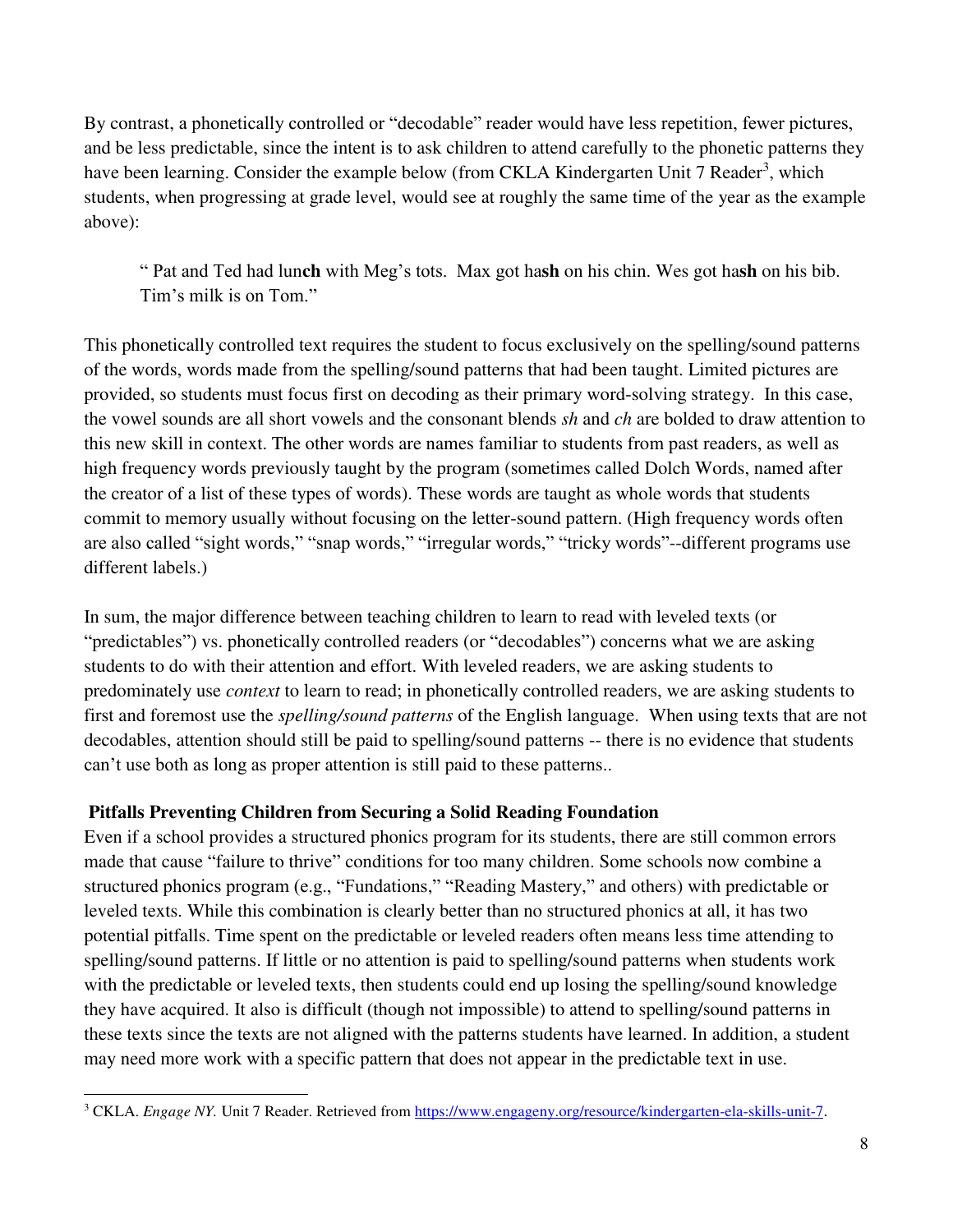There are other critical underpinnings for student reading success that few schools address adequately. As mentioned previously, a major one is reading fluency. In order to read with comprehension, students need to read with fluency. Fluency is defined as reading accurately, at a rate appropriate to the text, and with proper expression (Rasinski, 2004). The first step in fluent reading is to accurately and effortlessly recognize the words in the text; this step is called automaticity. A proficient reader reads about four to five words per second. Students who frequently stumble or hesitate in recognizing words are prevented from reading a text fluently. A structured phonics program, by continually assessing and addressing students' progress in mastering spelling/sound patterns, assures that all students going through the program can decode with automaticity, without which fluent reading is not possible.

To decode with automaticity, students need to learn letters and combinations of letters that represent the 44 different sounds of the English Language in written words. Unfortunately, unlike other languages whose writing systems are far more straightforward since the letters have a one-to-one correspondence to the sounds (e.g., Spanish, Finnish, and Hebrew), in English the same letters can make different sounds: *a* as in bat, date, and all; *ch* as in school and check; *oo* as in look, tool, and poor. And to make matters worse, the same sounds can be represented by different letters or combinations of letters: the short *e* sound in bet and bread; the *f* sound spelled *gh* in laugh, *ph* in phone, or just *f* in fickle (as English itself is!). Ultimately, any word made up of any of these spelling/sound patterns needs to be read accurately and immediately, in roughly a quarter second, and to be spelled accurately as well. (In case you've been wondering, you now know why spelling bees are a uniquely English language event.)

#### **How a Structured Phonics Program Supports Emerging Readers**

First, a structured phonics program introduces students to spelling/sound relations separately, explicitly, and gradually. It does *not* (as in the predictable text *Mrs. Wishy Washy* described above) expect students to infer spelling/sound patterns by seeing them in words that they read in context--although contextual exposure can and should be activated to supplement learning spelling/sound relations individually.

In the predictable text, *Mrs. Wishy Washy*, as children see the picture of the broom and the word "broom," the expectation is they would infer that "oo" makes a similar sound and transfer that inference instantly when they see "soon," "spoon," etc. Of course, this does *not* mean that teachers cannot call out this pattern to students. But it does mean that a leveled reading program does not necessarily require or remind teachers to call out letter sound patterns. (Nor, with *Mrs. Wishy Washy*, can one be sure that the same pattern will reappear in the rest of the book, or for that matter, in any books students might encounter in the near future subsequent to *Mrs. Wishy Washy*). Note, too, that students who come from language-rich homes (where they are frequently asked questions or encouraged to look for patterns in language and elsewhere) *would* be more likely to make these inferences in the early grades. This puts students who do not come from such a background at a disadvantage in these vital early years. The famous "30 Million Word Gap" (Hart & Risley, 2003) study attests to this by showing how students from less affluent households learned 30 million words fewer than students from more affluent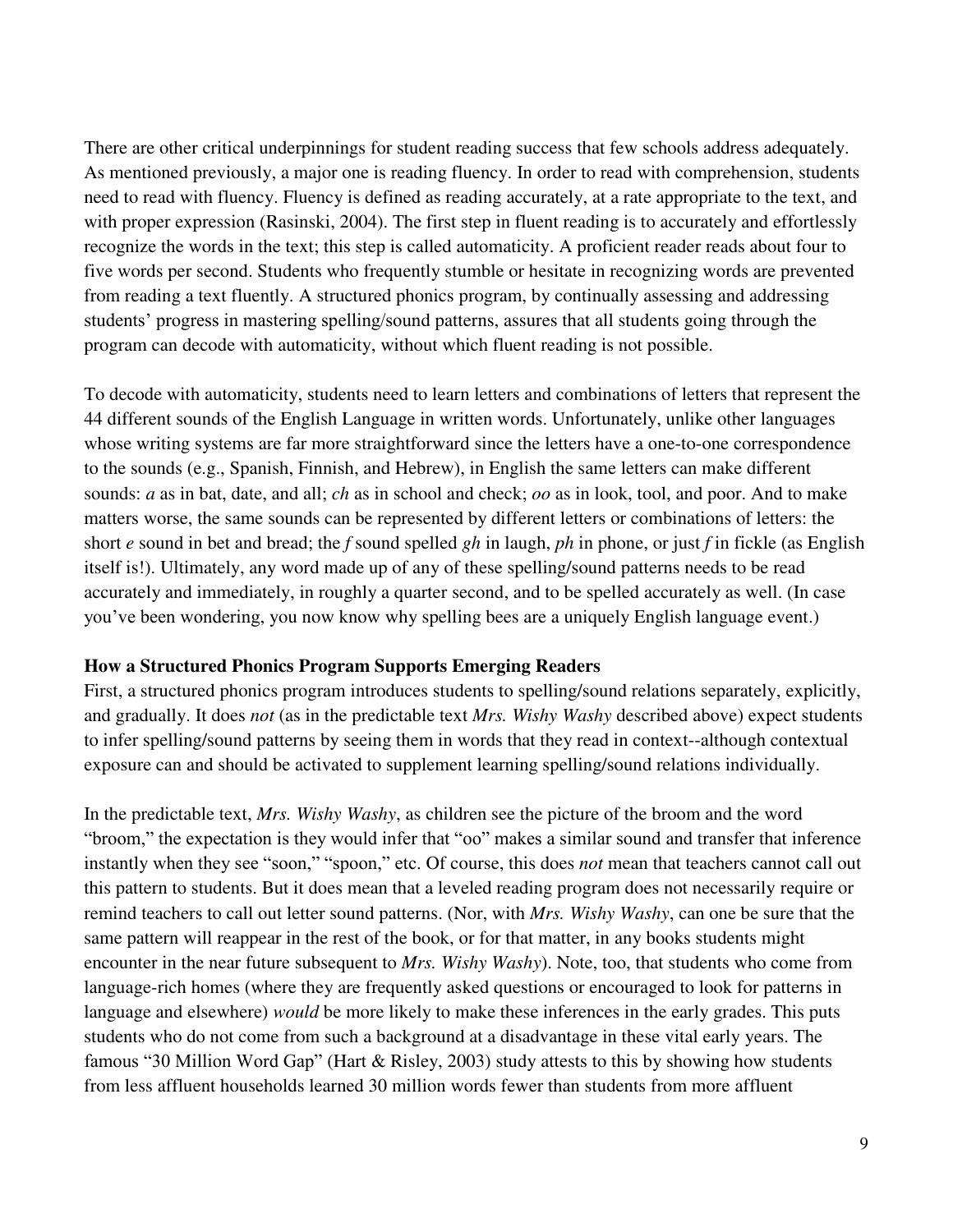households by age three. Students who are spoken to more frequently not only know more words but also become comfortable with more syntactical forms; they also acquire more knowledge. All of this produces a greater comfort with language that is more likely to encourage and inculcate an inferential learning style that would support the more inferential requirements of the leveled or predictable approach.

By contrast, a structured phonics program directly teaches the concept of what a spelling sound pattern is and what it does, thus supporting students who might not have the advantages of students from more educated families. This type of metacognitive awareness has long been shown to support all learning. Teaching such awareness can begin, for example, by asking students what a letter is and by explaining that it is a "picture of a sound." In other words, teaching the concepts of the alphabetic principle and spelling/sound patterns initially and directly helps make students aware of language in general and avoids the risk of losing the forest for the trees as they plunge into one of the most cognitively challenging tasks they ever will encounter. It also helps reduce the disadvantage students coming from less language-rich environments might have in these essential early years.

Second, by introducing spelling/sound patterns in a sequence one at a time, teachers can more easily tell which students have mastered which patterns, and then provide the support to those still in need. If one doesn't introduce, teach, and reinforce the patterns in a clear sequence, then the only alternative is to address problems reactively as they become apparent in texts students are reading. If these texts are like *Mrs. Wishy Washy* – that is, written with no specific spelling/sound patterns in mind – then recognizing and addressing problems becomes far more difficult to do. It also makes it far more difficult (but not impossible) for the teacher to *know* for each specific student which patterns s/he has learned, which students need more support, and how to provide activities to support these students. All this assessment and differentiation would be specified and clear in a structured phonics program. Through frequent and regular check- ins as well as informative assessment of spelling/sound pattern mastery at regular intervals, teachers *and students* would be aware of which spelling/sound patterns have been learned and which need more work. This awareness is significantly more difficult to achieve (though, again, not impossible) with predictable or leveled texts where students, even those at the same ability or reading level, are reading a variety of different books, none of which were chosen for the inclusion or assessment of specific spelling/sound patterns.

It is important to note an additional advantage that a sturdy knowledge of phonics provides: as students learn an increasing number of spelling/sound patterns, they not only increase their ability to recognize new words containing these known patterns, but they also have a much greater likelihood of recognizing irregular words as well as words with spelling/sound patterns they may not have yet been taught. This occurs due to the increased *comfort, subsequent confidence, and resulting enjoyment with reading in general, but* also happens because all the words they know help provide contextual support for those they don't. This context effect will grow as students continue to learn additional spelling/sound patterns. To whatever degree spelling/sound patterns are mastered, the context effect grows in strength;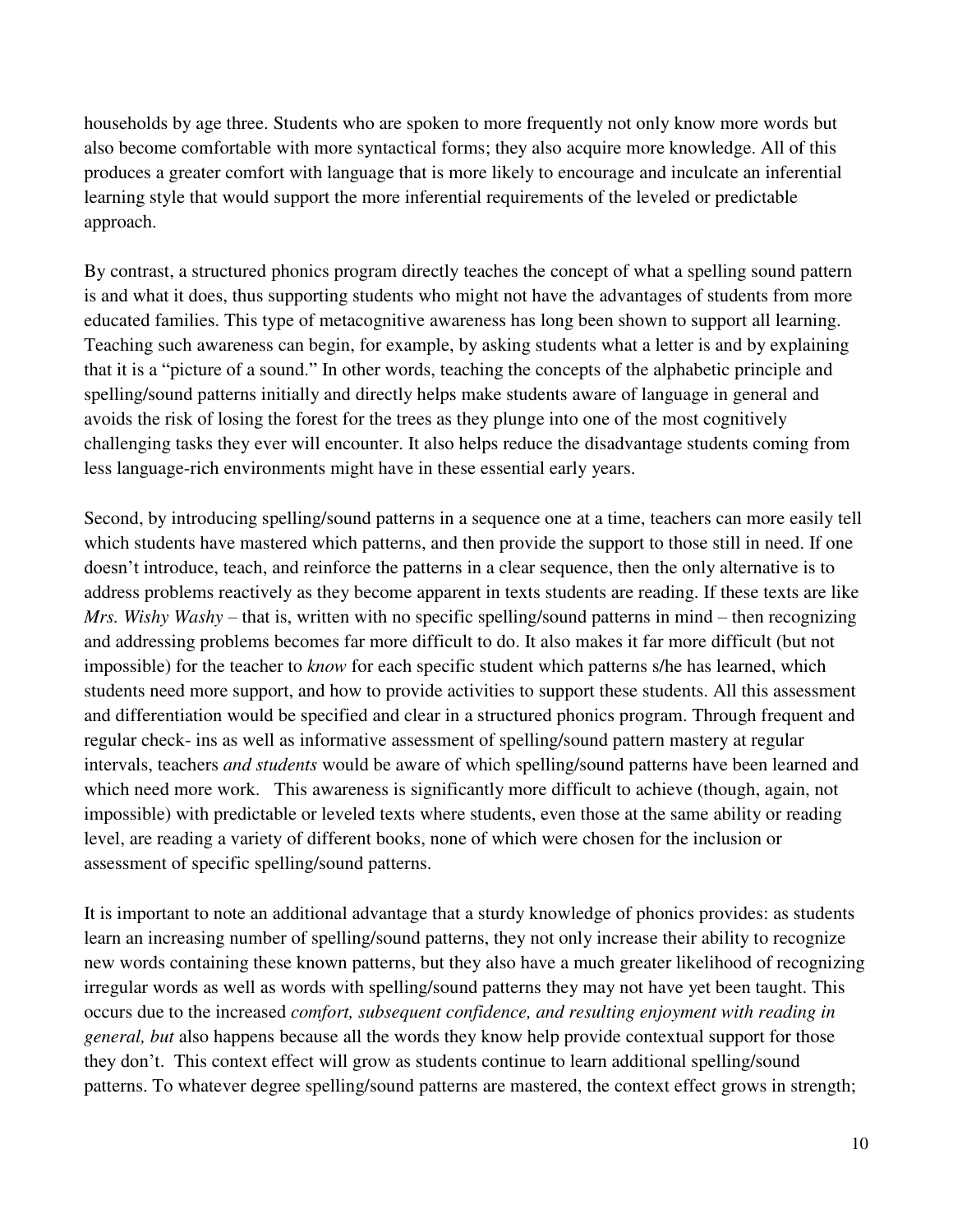conversely, the failure to master spelling/sound patterns diminishes the context effect. Marilyn Adam's hugely influential *Beginning to Read* (1990) lays out the abundant and elegant cognitive science research behind this process. Keith Stanovich and Anne Cunningham's (1998) work illustrates how the failure of this process to move in the right direction contributes to the "Mathew Effect" (Stanovich, 1986) in education: students who start out well move increasingly ahead at a faster rate each year relative to those who start out poorly.

Third, we know that proficient readers know more than just the meaning of a word**.** This insight comes from a body of work called the "Lexical Quality Hypothesis" (Perfetti, 2007). Proficient readers know a word's phonology (how to pronounce it), its orthography (how to spell it), and its morphology (what prefixes, roots, and suffixes make it up). A structured phonics program teaches students all of these features and how to apply the knowledge to decode and spell words. When learners do this a few times for a given pattern, the spellings of individual words become glued in memory to the words' pronunciations and meanings (Reitsma, 1983). This enables students to read the words more quickly from memory the next time they see them and to remember how to write the words. The application of decoding skill to retain individual written words in memory supports the development of proficient readers with automatic word reading skill (Adams, 1990). In other words, after a student first reads "splashing," hears its correct pronunciation, recognizes and reads correctly the "ing" suffix, absorbs its meaning in the specific context, and spells it correctly, s/he then begins the process of placing this word in long-term memory. After a few repetitions, "splashing" is recognized and read with automaticity. It is essential to note that students will vary in how many repetitions they need: some will need *far* more exposures than others. Thus, a good structured phonics program provides abundant materials so teachers can support students who need this greater time and attention while allowing other children who have solid awareness to move on.

Finally, since the teacher knows exactly which spelling/sound patterns currently are being taught and which already have been taught, s/he can select the most appropriate texts for students to read: those that contain the spelling/sound patterns being taught and those already learned. For example, if a student needs more support with consonant blends such as "bl, cr, dr," then working in a book that has these can provide this support. If books are chosen on some other basis (think *Mrs. Wishy Washy*), then this selecting for mastery becomes far more difficult.

# **A structured phonics programs provide greater, and essential, support for our low-income students**

Many students from low-income households face stressors not faced by students from families with more material resources. One impact of these stressors is greater school absences and lateness. A program that frequently and regularly assesses *exactly* which spelling/sound patterns have been mastered and which have not, allows for regular remediation and re-teaching. With such a program, vulnerable students with frequent absences will be more likely to catch up when the teacher has a clear understanding of where they need support.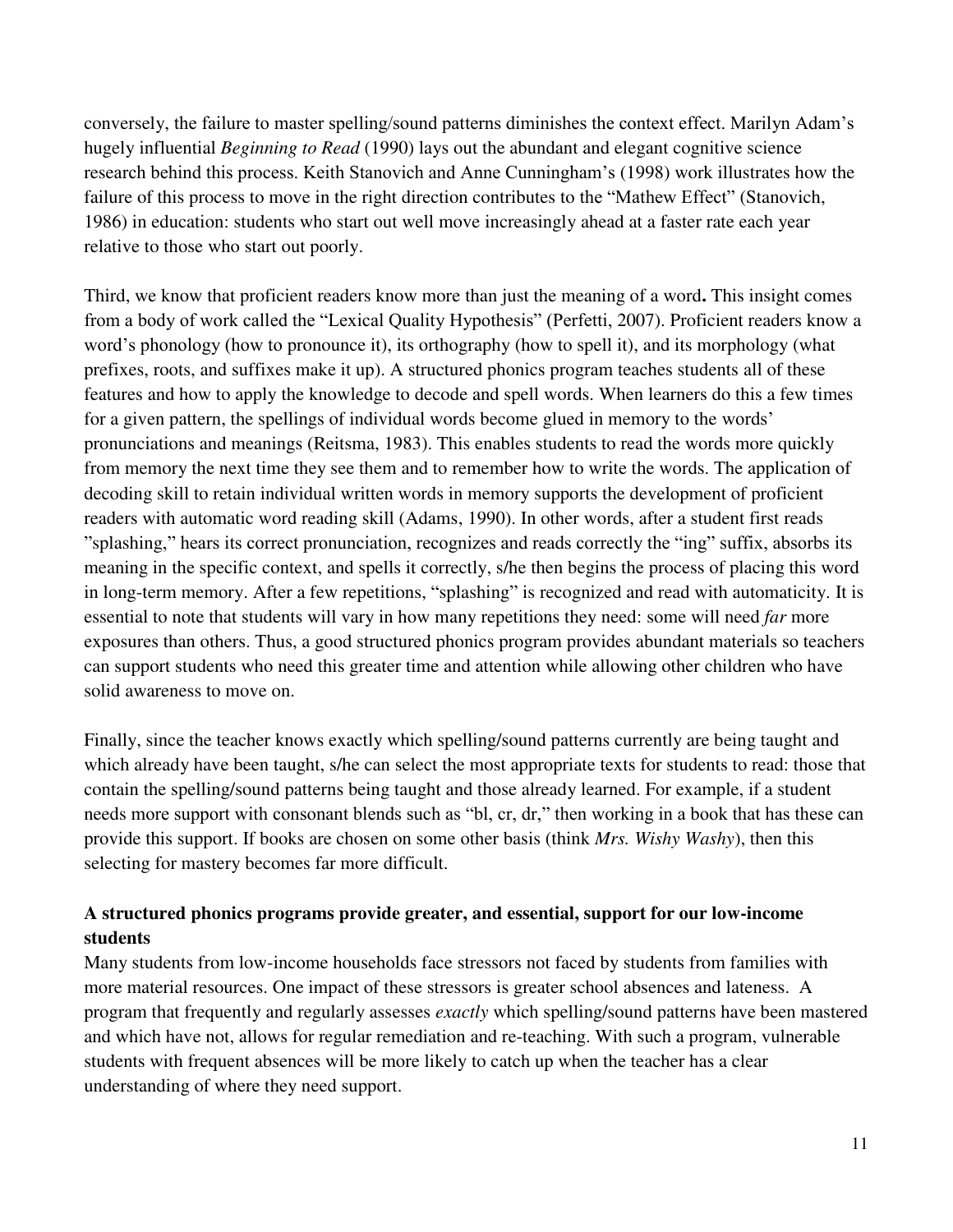Second, leveled reading systems privilege inferential learning styles. Students from less educated families (in the US, education levels correlate tightly with income), though obviously just as capable to develop in this area, often come to school with less practice in inferential modes of discourse and frequently less comfort and less diverse language exposure in general (Hart & Risley, 2003).

Third, leveled reading systems count much more on the draw and appeal of the text to pull in students. Since students from less affluent families are less likely to have had the same variety and depth of experiences with literature than their more affluent peers, they may not start school with a pre-existing awareness of the magnetic appeal of reading and literature.

# **Let the buyer beware - there is a problem with most structured phonics programs currently available in the US Market.**

Ultimately, the way students reinforce and commit to memory the large and myriad array of spelling sound patterns is not by simply memorizing rules; rather, it is by seeing the patterns they've learned in words and by working to read and spell the words. This chance to work and learn is present in all structured phonics programs. However, many structured phonics programs have limited the texts that students read so that they are *only* exposed to the spelling/sound patterns they've already been taught.

As many teachers know, these highly controlled texts can be quite stilted, and this is the precise reason many people do not like, and may even refuse to use, structured phonics programs. At the same time, it's important to note that, no matter how dull the text may seem to skilled adult readers, the act of learning to read *any* text successfully (even that on cereal boxes!) is thrilling to novice readers.

Additionally, many teachers and schools moved away from structured phonics programs because they did not see reliable improvement on reading scores after initiating these programs and the programs received the blame. It is critically important to understand structured phonics' place in the equation that adds up to reading success.

A successful structured phonics program is necessary to succeed on any reading test but it is not sufficient. Successful decoding does not always lead to fluent reading. In addition to effortless decoding, fluency requires attention to phrasing, punctuation, and sentence boundaries. Similarly, fluency does not guarantee comprehension, though lack of fluency guarantees lack of comprehension. Once fluent, students still need to grow their vocabulary, grow their knowledge, and have the opportunity to regularly work with rich, complex text.

Successful decoding, however, is the foundation without which none of the rest can stand.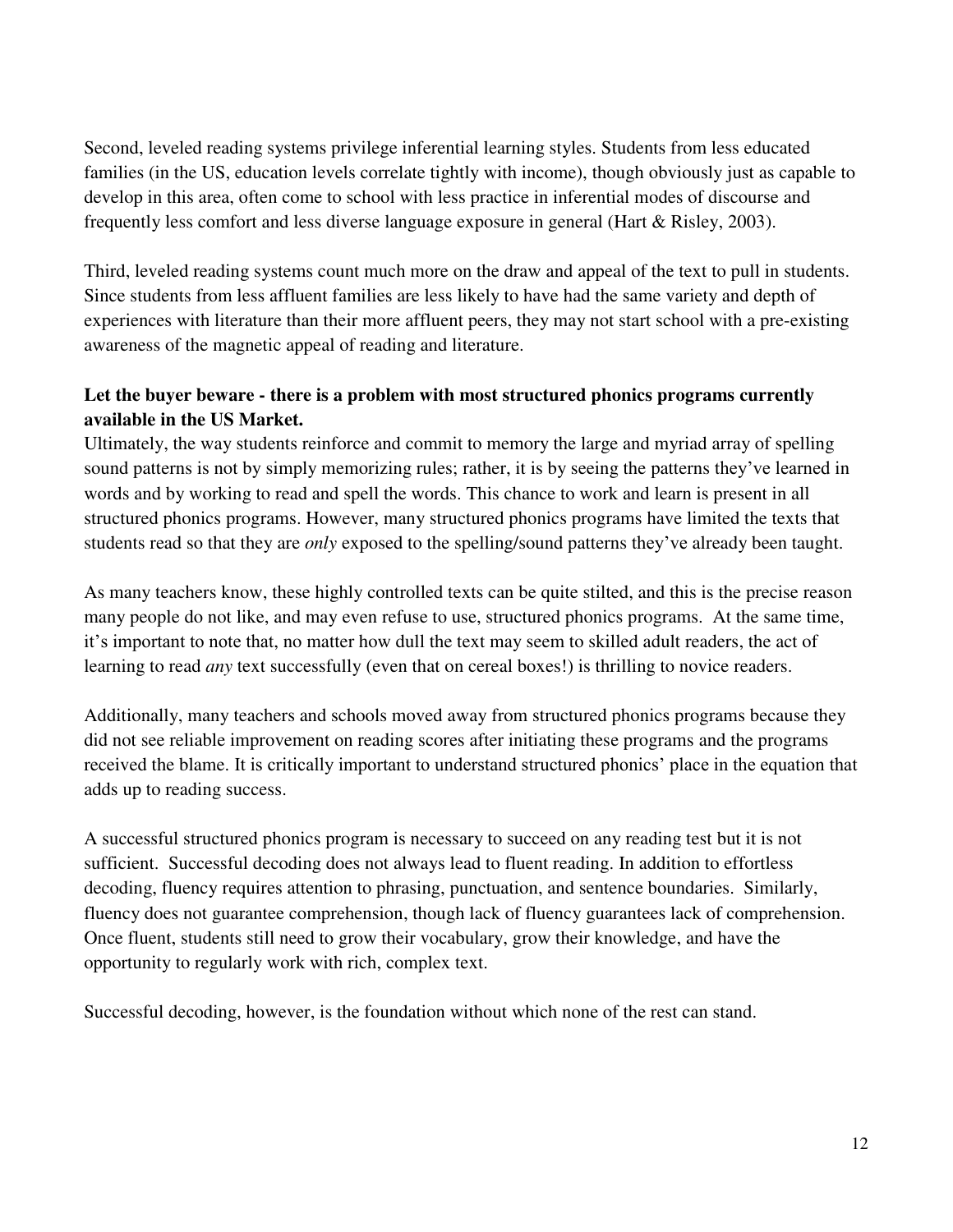It would of course be *far better* for students to be genuinely engaged with the content of the first texts they read, since that also reinforces the idea that reading is meaningful and valuable for what it can transmit to the reader and not just for the act of doing it.

### **A Note on Special Education and Response to Intervention (RTI) Legislation**

Part of the reason for this legislation was the finding that many of the students who received referrals to special education, especially from less affluent families, were, in fact, students who could not decode with automaticity. Invariably, these students were not taught in a foundational skills program employing systematic phonics. Another benefit of a systematic phonics program, therefore, is to keep students from being unnecessarily labeled and removed from classrooms. Such unnecessary labeling and removal causes these at-risk students to miss interactive read-alouds, research, and other language-rich activities that most grow the vocabulary and knowledge these students need.

The most effective foundational reading programs provide *both* key ingredients: a structured phonics program *and* engaging content-rich texts with instruction that calls attention to and provides repetition of known spelling/sound patterns. Unfortunately, not many programs like this exist, but we will now examine four that do.

# **Four Specific Structured Phonics Programs That Get it Right**

#### *American Reading Company (ARC)*

American Reading Company's Independent Reading Level Assessment (IRLA) and Foundational Skills Toolkit combine a number of powerful features:

- A huge number of words that students learn to read as whole words far more than traditional structured phonics programs provide. Students are gradually directed to pay attention to the spelling/sound patterns within these words as they come up later in the sequence. These words are high-frequency words that appear in many texts (e.g., "on, live, there, little, house, family, mother, come, go, said") and includes far more words than the traditional "Dolch" list mentioned above. ARC calls these "power words." Committing so many words to memory when combined with words representing the spelling/sound patterns learned allows students to work with more engaging texts as they continue to learn more spelling/sound patterns.
- A clear, well-structured, teacher-friendly protocol allowing teachers to assess students' mastery of spelling/sound patterns, vocabulary, and comprehension.
- Highly engaging texts, many of which are the type of nonfiction informational texts students find fascinating (e.g., sharks, insects, spiders, monsters, sports, motorcycles) and that are called for in the new standards. In addition to being engaging, the texts students read contain many words (though not all) with the spelling/sound patterns already learned. This is done in parallel with structured phonics lessons as well as clear and detailed formative assessments to determine what support is needed for each student. Each part of the program reinforces the other.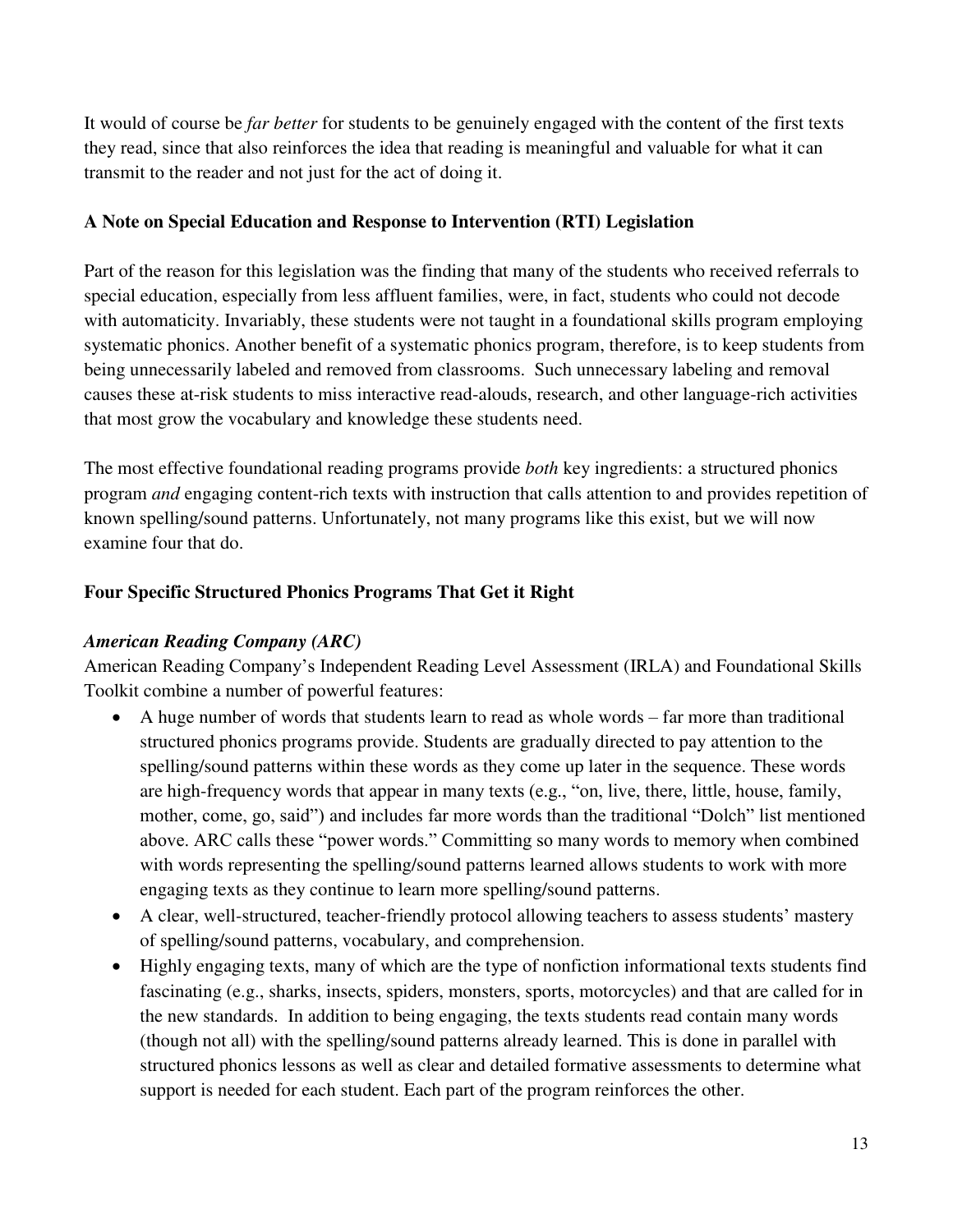Text Sets-- a set of books on the same or similar topics. Text sets help provide a context that enables decoding of new words that might not be in students' vocabulary.

#### *Bookworms*

Bookworms is a new K-5 program that includes three highly structured and very clear 45-minute blocks that allow for scheduling flexibility. This program is remarkably straightforward for teachers to learn and implement while giving students everything they need from existing, language-rich trade books:

- A differentiated skills block includes structured phonics with phonetically controlled readers
- A close-reading block employs grade-level trade literature and text-dependent questions mapped to standards; it also reinforces spelling/sound patterns learned in the skills block and works with fluency
- An interactive read-aloud block with full-length trade literature 2 and 3 years above grade level addresses growing knowledge through rich nonfiction and fiction.

# *Core Knowledge Language Arts (CKLA)*

The foundational skills component of Core Knowledge Language Arts (CKLA) takes a different and also powerful approach:

- Though texts in this program are phonetically controlled, they are completely engaging for students of this age because they expose children to other children who are having experiences that might be novel to them. There are stories about families traveling around the world; grandmothers who fly hang gliders; children who discover new fossils.
- These texts are a series of short stories packaged together as a book giving even kindergarten students the sense of reading a "real book."
- Teachers are given an "Assessment and Remediation Guide" that offers many hundreds of activities to reinforce spelling/sound patterns. This guide gives teachers easy access for materials to give to students who need more time and attention to master spelling/sound patterns.
- Here, as in the ARC program, students have the opportunity to reinforce spelling/sound patterns both in lessons and activities growing out of a structured phonics program as well as in the texts they read; each component mutually reinforces the other.

# *EL Education*

EL Education has the following powerful (and, in one case, possibly unique) feature:

 EL Education's structured phonics program solves the engagement problem by using two parallel texts focused on the same topic: a simplified phonetically controlled text for students to read, and a *far* more complex "engagement" text for read aloud (whose words are not phonetically controlled and whose content and language is far richer). At certain points during the read-aloud of the engagement text, the teacher stops reading and students read the same information, but a simplified version in the phonetically controlled text. Thus the read-aloud provides background knowledge and vocabulary, and brings in far more engagement than the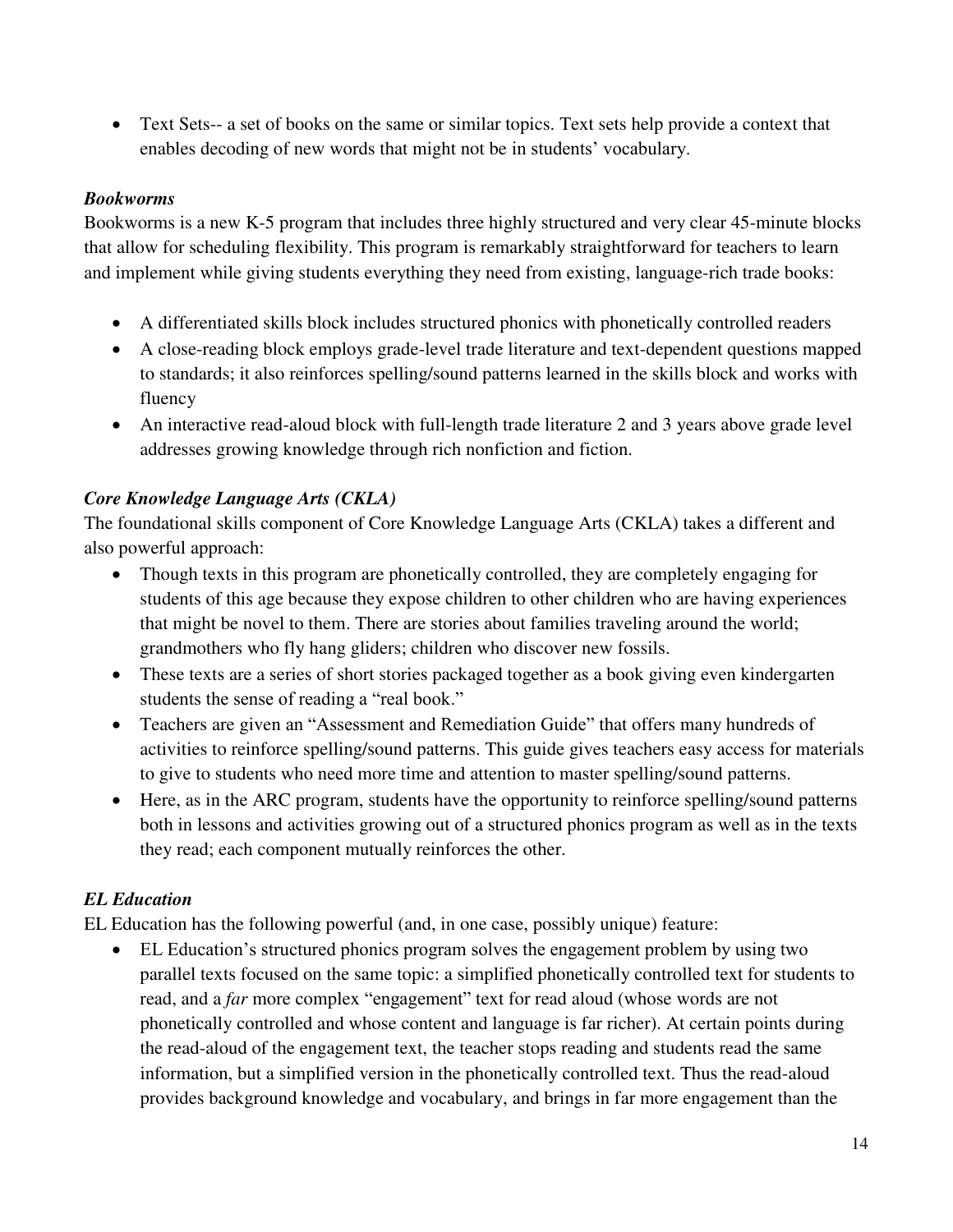decodable texts could do on their own. This feature makes even the earliest and simplest decodables more engaging for students.

- In the EL structured phonics program, students have the benefit of lessons that introduce and reinforce spelling sound patterns; these spelling/sound patterns are then reinforced in the decodable texts that students read.
- EL puts great emphasis on students setting their own goals based on regular assessments of spelling/sounds. This enhances a deeper understating of spelling/sound patterns as well as students' sense of their own efficacy: a nifty one-two punch.
- In a separate part of EL's comprehensive curriculum (called the "Integrated Literacy" block), students read texts on a specific topic over a number of weeks. Though these texts are not phonetically controlled, support is provided by teachers, pictures, and repetition. That students are reading about a single topic across multiple weeks provides further support, since students are more likely to recognize words directly and indirectly connected to the topic.

Each of these programs has many other positive components not detailed here. What they have in common, however, and what is most important (in terms of why, despite extensive research, not enough schools include a structured phonics program) is the combination of strong lessons teaching the spelling/sound patterns of the English language, and the opportunity for students to regularly read engaging texts that support these lessons and the essential learning of spelling/sound patterns.

A foundational skills program that blends a strong structured phonics program with meaningful and engaging texts as these do can go a long way in addressing the needs of those students we need to help the most. Such programs can also go a long way in addressing the negative consequences of the Mathew Effect**.** Sadly, this has not been the norm in American education and is a large part of the reason that achievement gaps persist. Students who fail to decode with automaticity will fail to read with fluency, and students who fail to read with fluency will fail to comprehend the rich complex text needed to succeed in college, work and life. Tragically, the vast majority of these students are those who depend on us the most, and whom we most need to help.

#### **Coda**

 **Over the past three years the second author of this report has been directly involved in a large-district initiative to improve reading outcomes in struggling readers from backgrounds of poverty. Across 45 elementary schools, over 600 kindergarten through third-grade teachers were trained in structured phonics methods for teaching reading. This improvement process initiative has yielded remarkable results. The Developmental Spelling Screener (Ganske, 2014) measures a students' knowledge of sound-to-letter correspondence knowledge through spelling (encoding). This assessment, in combination with the associated feature stage tests, provides powerful insight into what a student understands about decoding words. Using a structured phonics approach, student scores increased across all grades. At the beginning of the initiative third-graders had only basic knowledge of beginning and ending consonant/consonant blend knowledge (2.3). By the spring of 2016, third graders (8.0) now showed knowledge of r-controlled vowel patterns, abstract**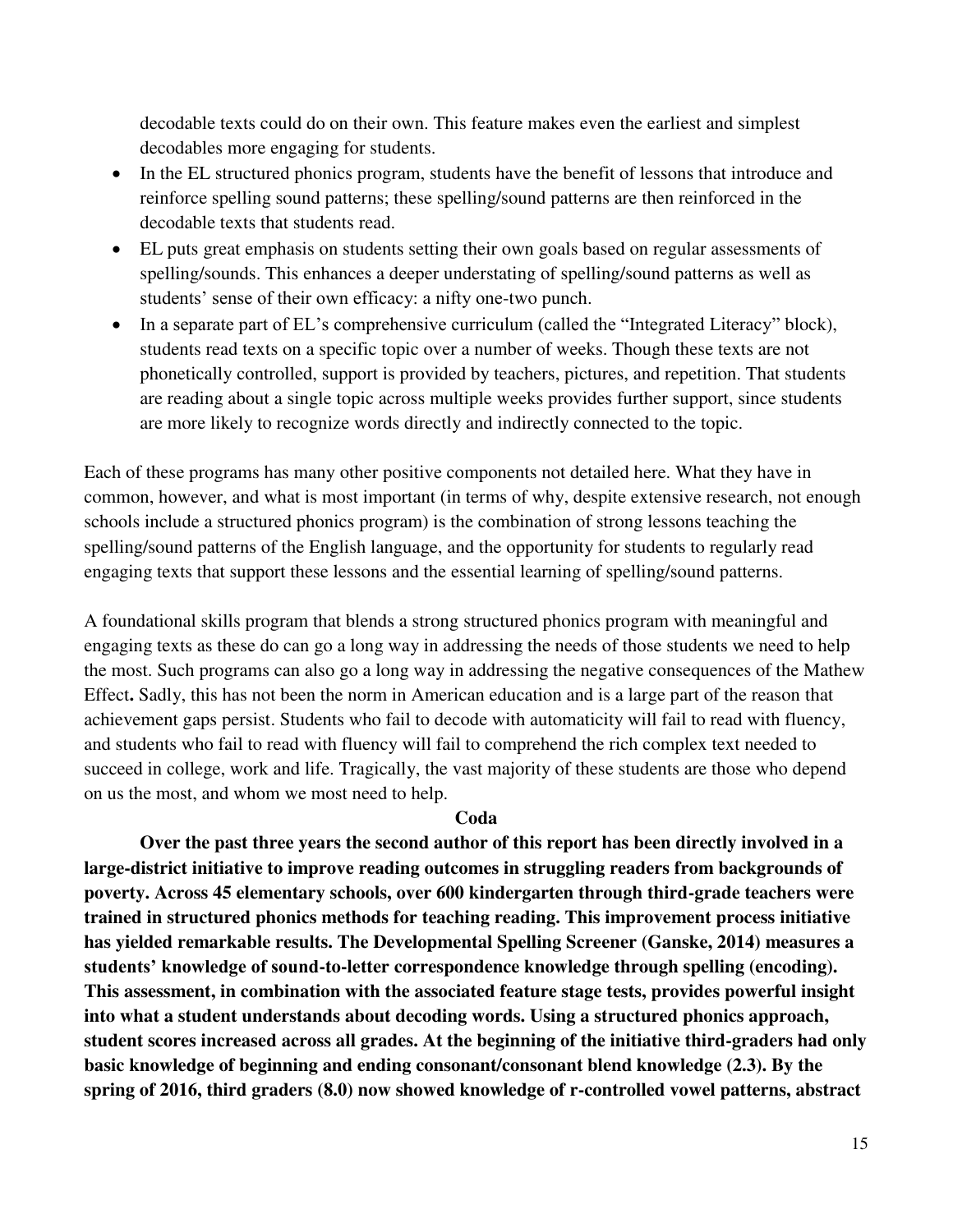**vowels, and complex consonant patterns. Across the 3,460 students assessed in this initiative, steady gains can be seen across all grades. Although not shown here, this foundational knowledge of letter-sound correspondences translated into sight-word, pseudo-word, and reading fluency gains. Further, third-grade students who achieved decoding and fluency proficiency levels had a 70% chance of scoring proficient on the state reading sub-test compared to a 20% chance for those who were less-than-proficient.** 

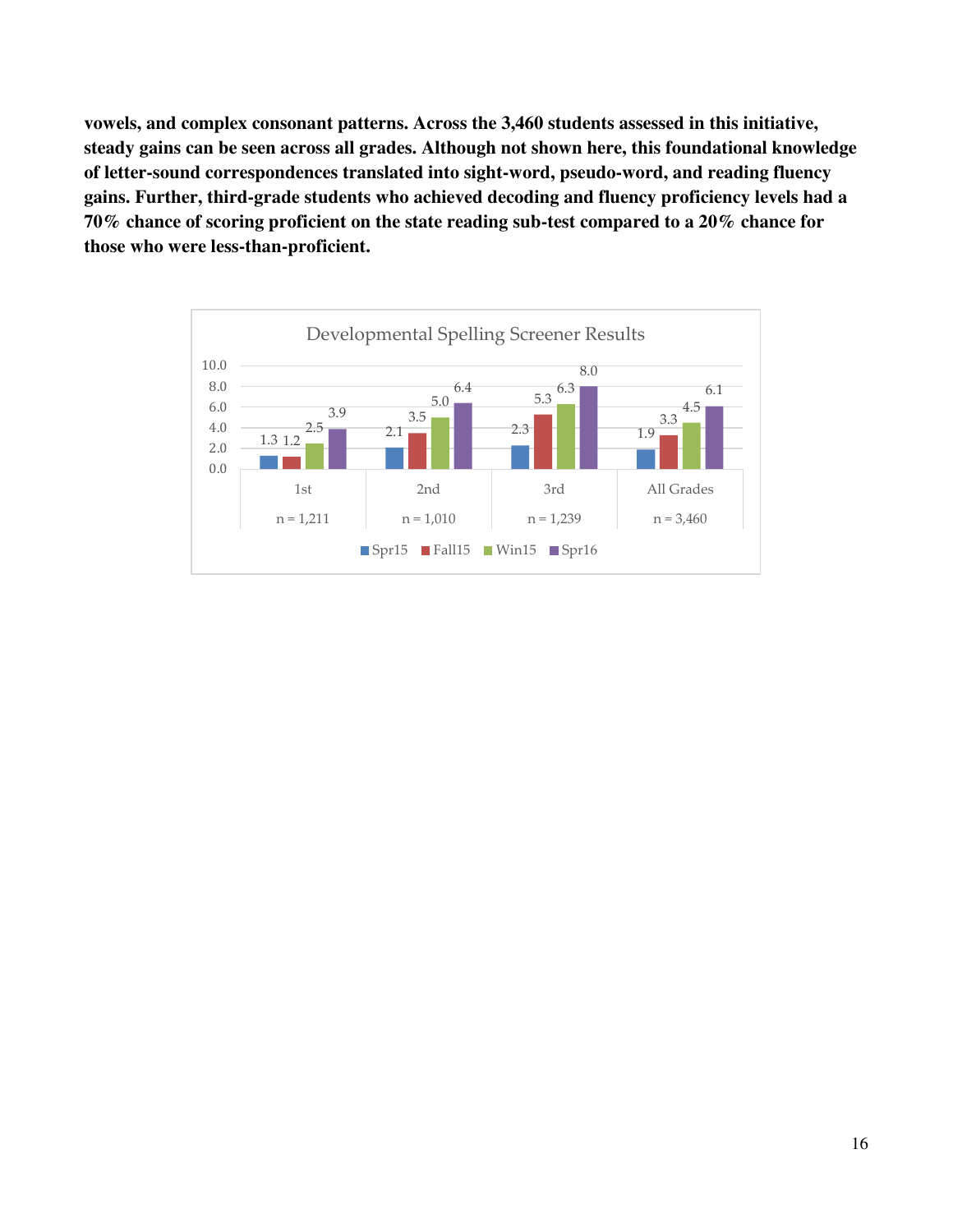#### **References**

- Adams, M. J. (1990). *Beginning to read: Thinking and learning about print*. Cambridge, MA: MIT Press.
- Adams, M J. (1998). The three-cueing system. In F. Lehr & J. Osborn (Eds.), Literacy for all: Issues in Teaching and learning (pp. 73-99). New York: Guilford.
- Bryant, P. E., Bradley, L., Maclean, M., & Crossland, J. (1989). Nursery rhymes, phonological skills & reading*. Journal of Child Language, 16*, 407-425.
- Cunningham, A. E., & Stanovich, K. E. (1998). What reading does for the mind. *American Educator, 22*(1), 8-15.
- Daane, M.C., Campbell, J. R., Grigg, W. S., Goodman, M. J., & Oranje, A. (2005). *Fourth-grade students Reading aloud: NAEP 2002 special study of oral reading.* Washington, D.C.: U. S. Department of Education, Institute of Education Sciences. Washington, D. C.: U.S. Government Printing Office.
- Dwyer, J. (2016, May 3). Studying how poverty hurts young minds, and what to do about it. *The New York Times*. Retrieved from [http://www.nytimes.com/2016/05/04/nyregion/studying-how-poverty-keeps-hurting- young-](http://www.nytimes.com/2016/05/04/nyregion/studying-how-poverty-keeps-hurting-young-minds-and-what-to-do-about-it.html)

[minds-and-what-to-do-about-it.html](http://www.nytimes.com/2016/05/04/nyregion/studying-how-poverty-keeps-hurting-%09young-minds-and-what-to-do-about-it.html)

- Fuchs, L. S., Fuchs, D., Hosp, M. K., & Jenkins, J. R. (2001). Oral reading fluency as an indicator of reading Comprehension: A theoretical, empirical, and historical analysis. *Scientific Studies of Reading, 5*(3), 239-256.
- Ganske, K. (1999). The Development Spelling Analysis: A measure of orthographic knowledge. *Educational Assessment, 6*(1), 41-70.
- Ganske, K. (2014). *Word journeys: Assessment guided-phonics, spelling, and vocabulary instruction* (2nd ed.). New York: Guilford Press
- Hart, B., & Risley, T. R. (2003). The early catastrophe: The 30 million word gap by age 3. *American Educator, 27*(1), 4-9.
- LaBerge, D., & Samuels, S. J. (1974). Toward a theory of automatic information processing in reading. *Cognitive Psychology, 6,* 293-323.

Landi et al (2006).

- Lee, J. (2010). Tripartite growth trajectories of reading and math achievement: Tracking national Academic progress at primary, middle, and high school levels. *American Educational Research Journal, 47*(40, 200-232).
- NAEP (2015). U.S. Department of Education, Institute of Education Sciences, National Center for Statistics, National Assessment of Education Progress (NAEP), 2015 Reading Assessment.
- National Reading Panel (2000). National Institute of Child Health and Human Development (2000),

Report Of the National Reading Panel: Teaching children to read: An evidence based assessment of the Scientific research literature on reading and its implications for reading instruction. (NIH Pub. NO. 00-4769). Washington, DC: U.S. Government Printing Office.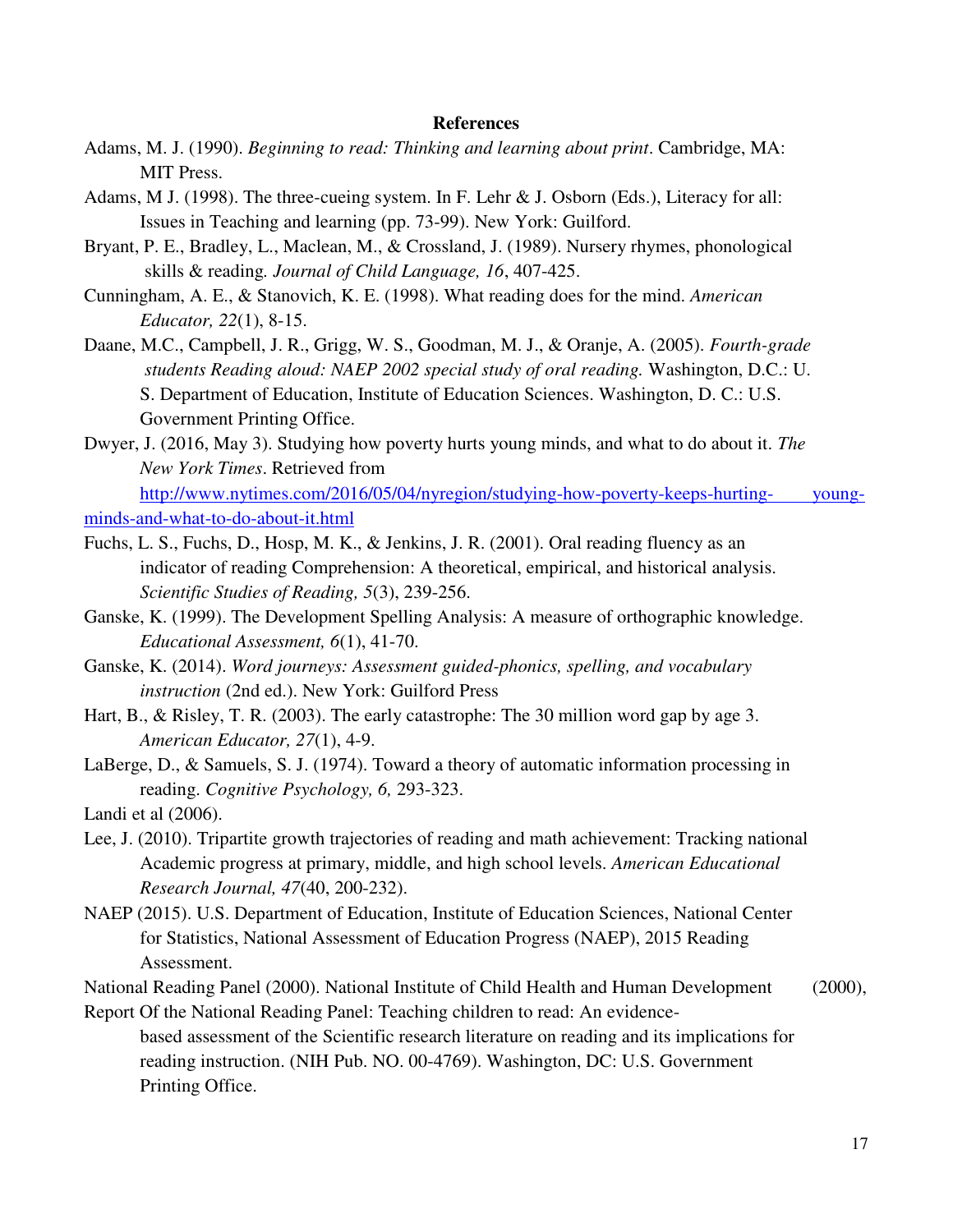- Paige, D. D. (2011). Engaging struggling adolescent readers through situational interest: A model proposing the relationships among extrinsic motivation, oral reading fluency, comprehension, and academic achievement. *Reading Psychology, 32*(5), 395-425. DOI 10.1080/102702711.495633
- Paige, D. D. (2013). *Is fluent reading attainment an issue in high attaining districts? A study of first-, second-, and third-grade reading behaviors*. Unpublished study.
- Paige, D. D. (2016a). *A cross-sectional study of reading fluency across second- through ninth grade*. Unpublished raw data.
- Paige, D. D. (2016b). *Does poor phonics knowledge translate to disfluent reading? A study of first- through third-grade readers attending a large urban district.* Unpublished raw data.
- Paige, D. D., & Magpuri-Lavell, T. (2011). Unpacking adolescent literacy skills in a high poverty, urban high school. In T. Morrison, L. Martin, M. Boggs, & S. Szabo (Eds.), *Literacy Promises: The thirty-third yearbook, a double peer reviewed publication of the Association of Literacy Educators and Researchers: Vol. 33*, (pp. 219-236). Association of Literacy Educators and Researchers: Corpus Christi, TX. Retrieved from c.ymcdn.com/sites/www.aleronline.org/resource/resmgr/yearbooks/yearbook\_volume\_33 .pdf
- Paige, D. D., & Smith, G. S. (2016). Measurement differences in oral reading rubrics: A generalizability study identifying sources of variance within and between reading fluency rating instruments. Manuscript submitted for publication.
- Perfetti, C. A. (1985*). Reading ability*. New York: Oxford Press.
- Perfetti, C. (2007). Reading ability: Lexical quality to comprehension. *Scientific Studies of Reading, 11*(4), 357-383.
- Pinnell, G. S., Pikulski, J. J., Wixon, K. K., Campbell, J. R., Gough, P. B., & Beatty, A. S. (1995*). Listening to children read aloud.* Washington, D. C.: Office of Educational Research and Improvement, U.S.Department of Education.
- Rasinski, T. V. (2004*). Assessing reading fluency*. Honolulu, HI: Pacific Resources for Education and Learning.
- Rasinski, T. V., & Padak, N. C. (2005). Fluency beyond the primary grades: Helping adolescent struggling readers. *Voices in the Middle, 13*(1), 34-41.
- Rasinski, T. V., Reutzel, R., Chard, D., & Linan-Thompson, S. (2011). Reading fluency. In M. L. Kamil, P. D. Pearson, E. B. Moje, & P. Afflerbach (Eds.), *Handbook of Reading Research* (Vol. 4), pp. 286-319. Mahwah, NJ: Erlbaum.
- Reading A-Z. *How Things Move*. Benchmark Book Level C. Written by Veronica Angel. [https://www.readinga-z.com/books/leveled-books/book/?id=658.](https://www.readinga-z.com/books/leveled-books/book/?id=658)
- Reitsma, P. (1983). Printed word learning in beginning readers. *Journal of Experimental Child Pscyhology, 75*, 321-339.
- Schatschneider, C., Buck, J., Torgesen, J. K., Wagner, R. K., Hassler, L., Hecht, S., et al. (2004). *A multivariate study of factors that contribute to individual differences in performance on the Florida Comprehensive Reading Assessment Test* (Technical Report No. 5).